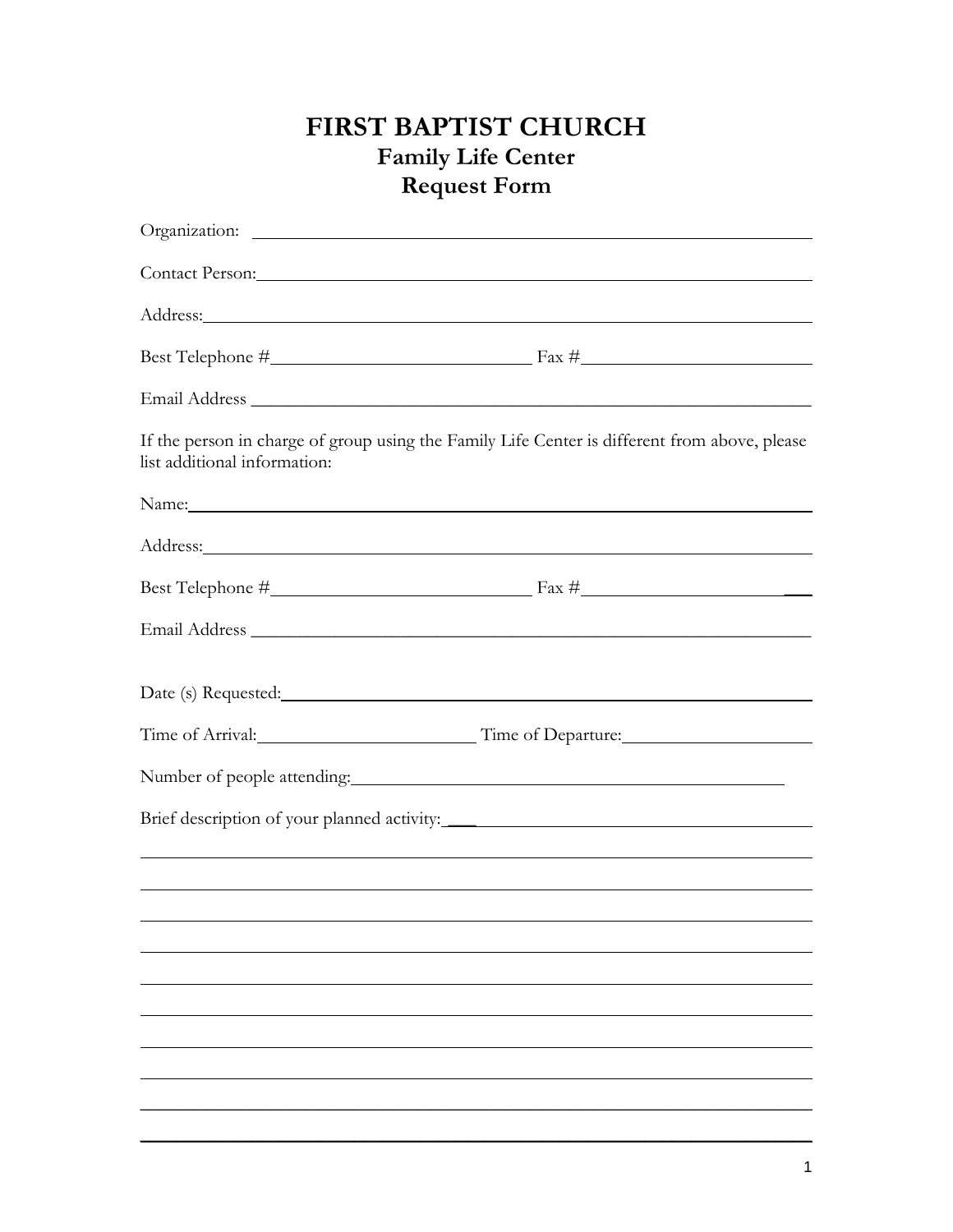Will you need use of the Youth Suite located upstairs?<br>
<u>Letting</u>

Will you need use of the three classrooms located upstairs?\_\_\_\_\_\_\_\_\_\_\_\_\_\_\_\_\_\_\_\_\_\_

Will you need use of the kitchen? (If yes, a separate request form from the Kitchen Committee **must be completed.**

Will you need use of the Sound System in the Family Life Center? (A trained FBC Media Technician must be scheduled through the church office to operate the sound equipment.)

Will you need use of any staging? We can provide up to a 24 x 16 stage area. Use of staging requires prior arrangements through the church office. Due to safety issues, the custodian or property committee members must oversee set-up.

Describe your need (attach a diagram of the set up if would like our custodians to set up tables):

 $\_$  , and the set of the set of the set of the set of the set of the set of the set of the set of the set of the set of the set of the set of the set of the set of the set of the set of the set of the set of the set of th

 $\_$  , and the set of the set of the set of the set of the set of the set of the set of the set of the set of the set of the set of the set of the set of the set of the set of the set of the set of the set of the set of th

 $\_$  , and the set of the set of the set of the set of the set of the set of the set of the set of the set of the set of the set of the set of the set of the set of the set of the set of the set of the set of the set of th

 $\_$  , and the set of the set of the set of the set of the set of the set of the set of the set of the set of the set of the set of the set of the set of the set of the set of the set of the set of the set of the set of th

 $\_$  , and the set of the set of the set of the set of the set of the set of the set of the set of the set of the set of the set of the set of the set of the set of the set of the set of the set of the set of the set of th

 $\_$  , and the set of the set of the set of the set of the set of the set of the set of the set of the set of the set of the set of the set of the set of the set of the set of the set of the set of the set of the set of th

 $\_$  , and the set of the set of the set of the set of the set of the set of the set of the set of the set of the set of the set of the set of the set of the set of the set of the set of the set of the set of the set of th

 $\_$  , and the set of the set of the set of the set of the set of the set of the set of the set of the set of the set of the set of the set of the set of the set of the set of the set of the set of the set of the set of th

 $\_$  , and the set of the set of the set of the set of the set of the set of the set of the set of the set of the set of the set of the set of the set of the set of the set of the set of the set of the set of the set of th

 $\_$  , and the set of the set of the set of the set of the set of the set of the set of the set of the set of the set of the set of the set of the set of the set of the set of the set of the set of the set of the set of th

 $\_$  , and the set of the set of the set of the set of the set of the set of the set of the set of the set of the set of the set of the set of the set of the set of the set of the set of the set of the set of the set of th

Any person, group or organization using the Family Life Center should assume full responsibility for the building and its contents. They are also responsible for the conduct of individuals in their group.

Person (s) using the Family Life Center must make arrangements to check out a key from the First Baptist Church office (252-726-4142) during work hours Monday through Friday from 8:00 a.m. until 5:00 p.m.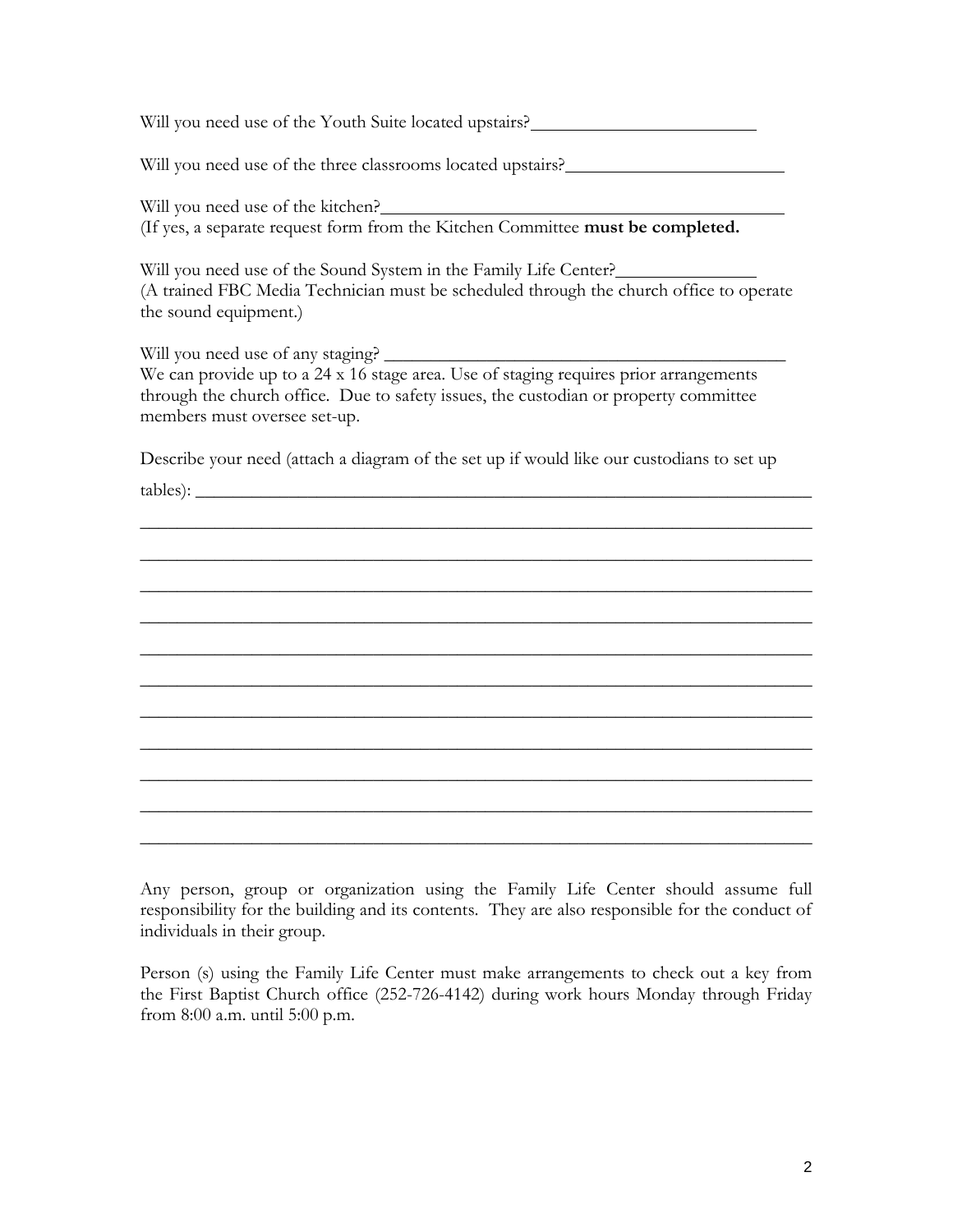## **Suggested Donations**

Family Life Center Usage (Outside Groups & Non-Church Functions)  $$100.00$ (Waived for usage by members of First Baptist Church, youth groups from other churches, school groups, and mission groups)

Custodial Staff

(If used after normal business hours for table set up, take down, and clean up.)

 0 (zero) up to 50 persons - \$100.00 50 up to 200 persons - \$150.00 201 or more persons - \$1.00 per person (Example 240 persons=\$240.00)

Sound Technician  $\frac{1}{20}$  Sound Technician

Sound Equipment Non-Members \$10/hr

## **After Utilization of the Family Life Center, Please:**

- 1. Adjust heating and air-conditioning thermostat back to its original setting if it has been altered.
- 2. All trash should be bagged and placed in the green trash bins located on the east side of the building outside the kitchen door.
- 3. Sweep floors. The brooms and mops are located between the doors leading to the hallway and the metal door for the snack bar in the utility closet.
- 4. Turn off all lights and make sure all doors in the Family Life Center are locked.
- 5. Do not leave any food items in the refrigerator.

## **If you choose not to use the custodians for set up, take down, and clean up the following should also be done:**

- 1. All trash should be taken to the church dumpster located in the parking lot next to Martha's Mission.
- 2. If necessary please mop the floors in addition to sweeping.
- 3. Check the bathrooms, pick up and empty all trash.